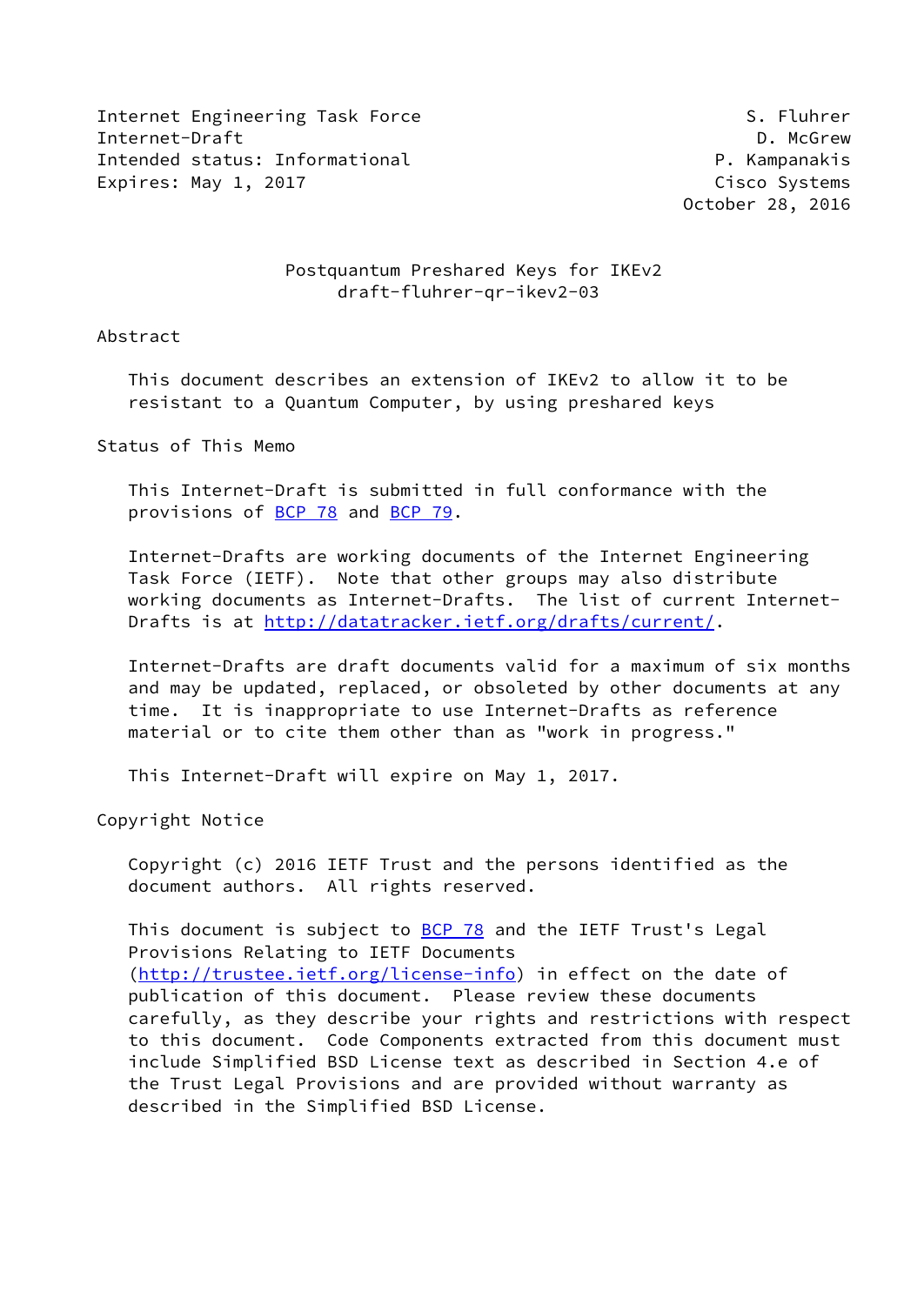# <span id="page-1-1"></span>Internet-Draft Postquantum Security for IKEv2 October 2016

#### Table of Contents

|                                                                      |  |  |  |  |  |  | $\overline{3}$ |
|----------------------------------------------------------------------|--|--|--|--|--|--|----------------|
|                                                                      |  |  |  |  |  |  | $\overline{3}$ |
|                                                                      |  |  |  |  |  |  | $\overline{4}$ |
| 3.                                                                   |  |  |  |  |  |  | $\overline{4}$ |
| 4. Creating Child SA Keying Material $\dots \dots \dots \dots \dots$ |  |  |  |  |  |  | $\overline{5}$ |
| 5.                                                                   |  |  |  |  |  |  | 6              |
|                                                                      |  |  |  |  |  |  | $\mathbf{Z}$   |
| 6.1. Normative References                                            |  |  |  |  |  |  | $\overline{7}$ |
| 6.2. Informational References                                        |  |  |  |  |  |  | $\overline{7}$ |
|                                                                      |  |  |  |  |  |  | $\overline{1}$ |
| Appendix B. Acknowledgement                                          |  |  |  |  |  |  | 9              |
|                                                                      |  |  |  |  |  |  | 9              |

## <span id="page-1-0"></span>[1](#page-1-0). Introduction

 It is an open question whether or not it is feasible to build a quantum computer, but if it is, many of the cryptographic algorithms and protocols currently in use would be insecure. A quantum computer would be able to solve DH and ECDH problems, and this would imply that the security of existing IKEv2 systems would be compromised. IKEv1 when used with preshared keys does not share this vulnerability, because those keys are one of the inputs to the key derivation function. If the preshared key have sufficient entropy and the PRF and encryption and authentication transforms are postquantum secure, then the resulting system is believed to be quantum resistant, that is, believed to be invulnerable to an attacker with a Quantum Computer.

 This document describes a way to extend IKEv2 to have a similar property; assuming that the two end systems share a long secret key, then the resulting exchange is quantum resistant. By bringing postquantum security to IKEv2, this note removes the need to use an obsolete version of the Internet Key Exchange in order to achieve that security goal.

 The general idea is that we add an additional secret that is shared between the initiator and the responder; this secret is in addition to the authentication method that is already provided within IKEv2. We stir in this secret when generating the key material (KEYMAT) keys for the child SAs (along with the parameters that IKEv2 normally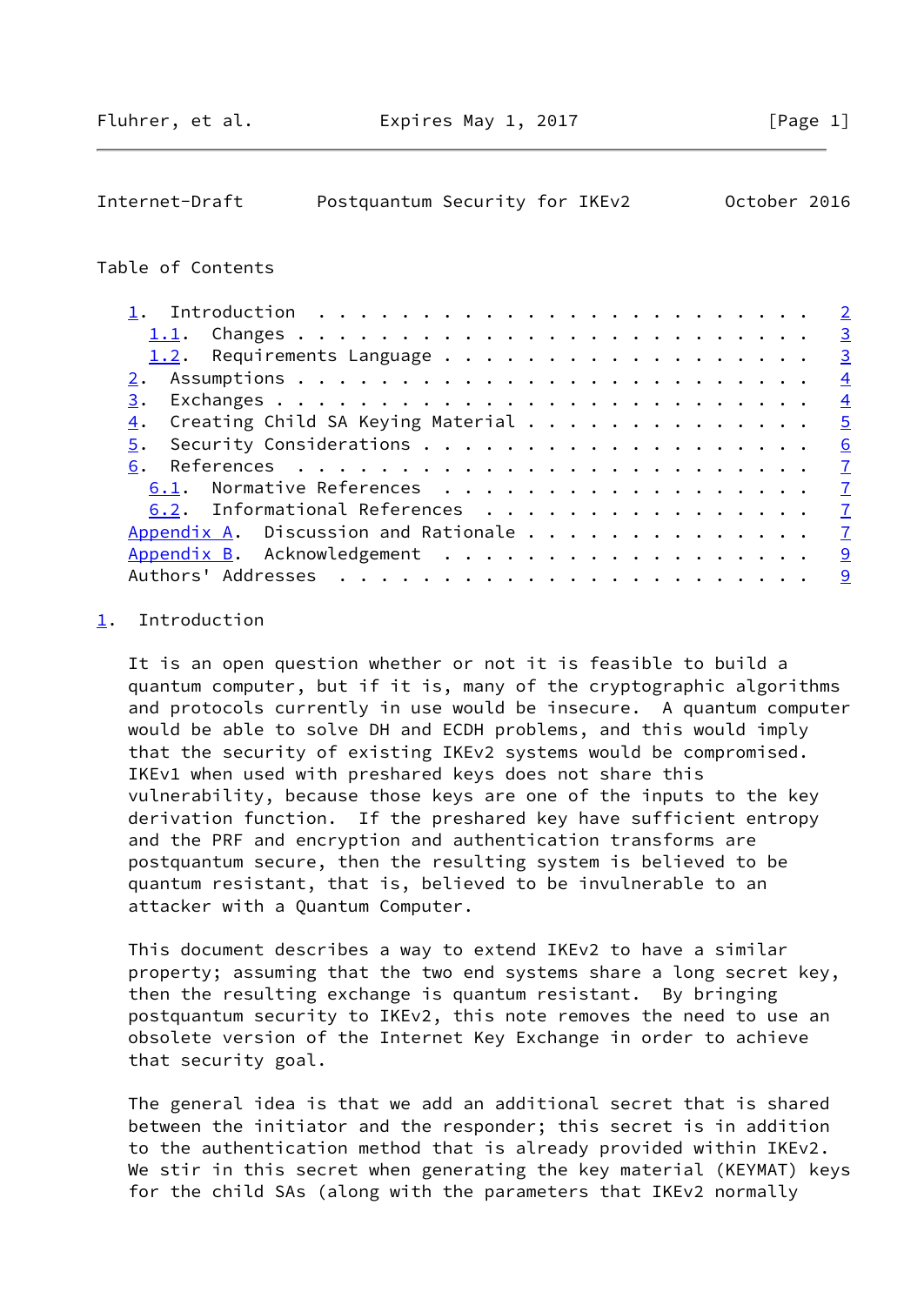uses); this secret provides quantum resistance to the IPsec SAs.

 It was considered important to minimize the changes to IKEv2. The existing mechanisms to do authentication and key exchange remain in place (that is, we continue to do (EC)DH, and potentially a PKI

| Fluhrer, et al.<br>Expires May 1, 2017 | [Page 2] |
|----------------------------------------|----------|
|----------------------------------------|----------|

<span id="page-2-1"></span>Internet-Draft Postquantum Security for IKEv2 October 2016

 authentication if configured). This does not replace the authentication checks that the protocol does; instead, it is done as a parallel check.

#### <span id="page-2-0"></span>[1.1](#page-2-0). Changes

Changes in this draft from the previous versions

#### [draft-02](https://datatracker.ietf.org/doc/pdf/draft-02)

 - Simplified the protocol by stirring in the preshared key into the child SAs; this avoids the problem of having the responder decide which preshared key to use (as it knows the initiator identity at that point); it does mean that someone with a Quantum Computer can recover the initial IKE negotation.

 - Removed positive endorsements of various algorithms. Retained warnings about algorithms known to be weak against a Quantum Computer

#### [draft-01](https://datatracker.ietf.org/doc/pdf/draft-01)

 - Added explicit guidance as to what IKE and IPsec algorithms are Quantum Resistant

#### [draft-00](https://datatracker.ietf.org/doc/pdf/draft-00)

 - We switched from using vendor ID's to transmit the additional data to notifications

 - We added a mandatory cookie exchange to allow the server to communicate to the client before the initial exchange

 - We added algorithm agility by having the server tell the client what algorithm to use in the cookie exchange

- We have the server specify the PPK Indicator Input, which allows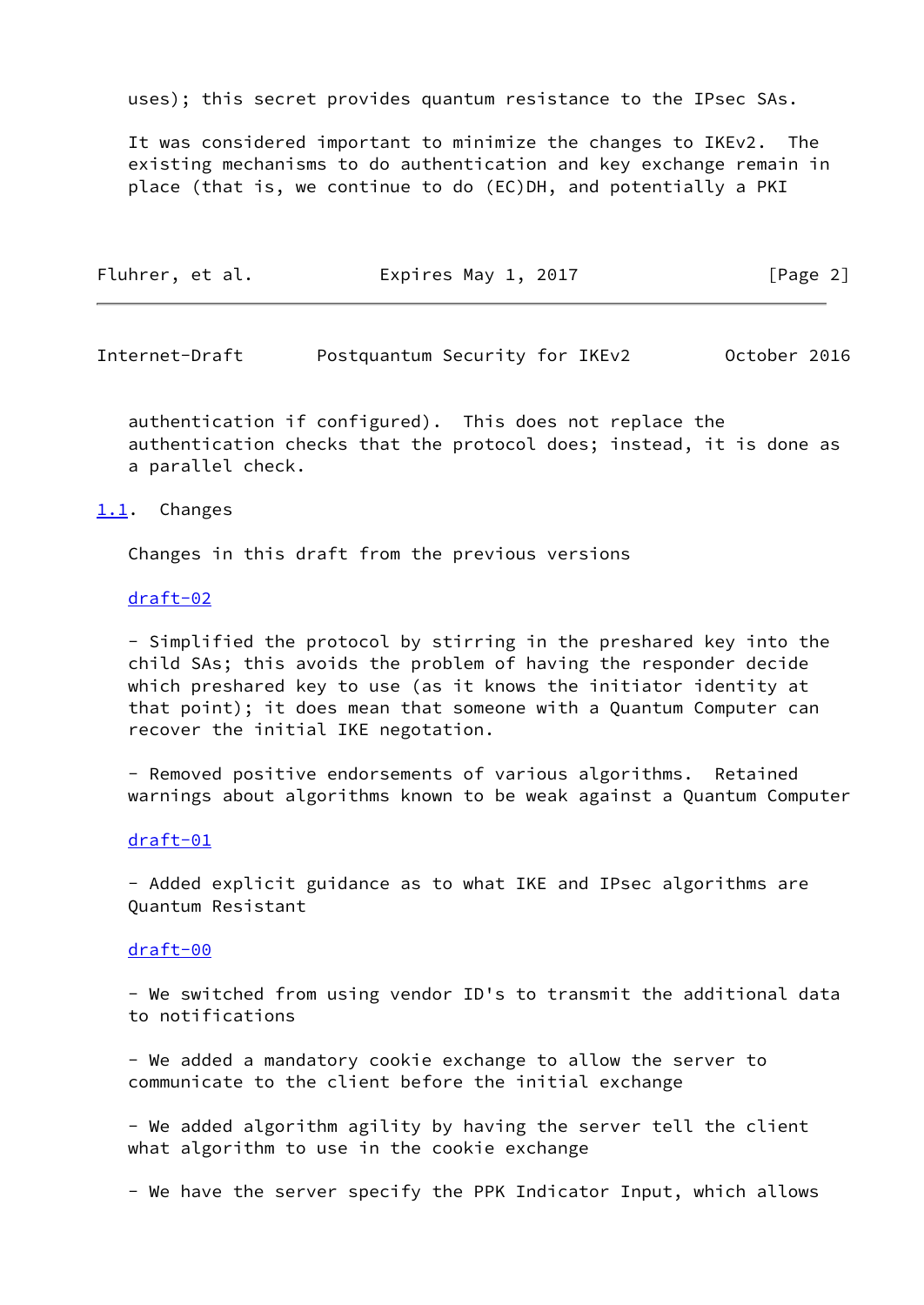the server to make a trade-off between the efficiency for the search of the clients PPK, and the anonymity of the client.

 - We now use the negotiated PRF (rather than a fixed HMAC-SHA256) to transform the nonces during the KDF

<span id="page-3-0"></span>[1.2](#page-3-0). Requirements Language

 The key words "MUST", "MUST NOT", "REQUIRED", "SHALL", "SHALL NOT", "SHOULD", "SHOULD NOT", "RECOMMENDED", "MAY", and "OPTIONAL" in this document are to be interpreted as described in [RFC 2119 \[RFC2119](https://datatracker.ietf.org/doc/pdf/rfc2119)].

| Fluhrer, et al. | Expires May 1, 2017 | [Page 3] |
|-----------------|---------------------|----------|
|-----------------|---------------------|----------|

<span id="page-3-2"></span>Internet-Draft Postquantum Security for IKEv2 October 2016

#### <span id="page-3-1"></span>[2](#page-3-1). Assumptions

We assume that each IKE peer (both the initiator and the responder) has an optional Postquantum Preshared Key (PPK) (potentially on a per-peer basis, selected by peer identity), and also has a configurable flag that determines whether this postquantum preshared key is mandatory. This preshared key is independent of the preshared key (if any that the IKEv2 protocol uses to perform authentication.

# <span id="page-3-3"></span>[3](#page-3-3). Exchanges

 If the initiator has a configured postquantum preshared key (whether or not it is optional), then it will include a notify payload in its initial encrypted exchange as follows:

Initiator **Responder**  ------------------------------------------------------------------ HDR, SK {IDi, [CERT,] [CERTREQ,] [IDr,] AUTH, SAi2, TS, TSr, N(PPK\_NOTIFY)} --->

 N(PPK\_NOTIFY) is a status notification payload with the type [TBA]; it has a protocol ID of 0, and no SPI and no notification data associated with it.

When the responder receives the initial encrypted exchange, it checks to see if it received a notify within that exchange, is configured to support PPK with the initiator's identity, and whether that use is mandatory. If the notify was received, and the responder does have a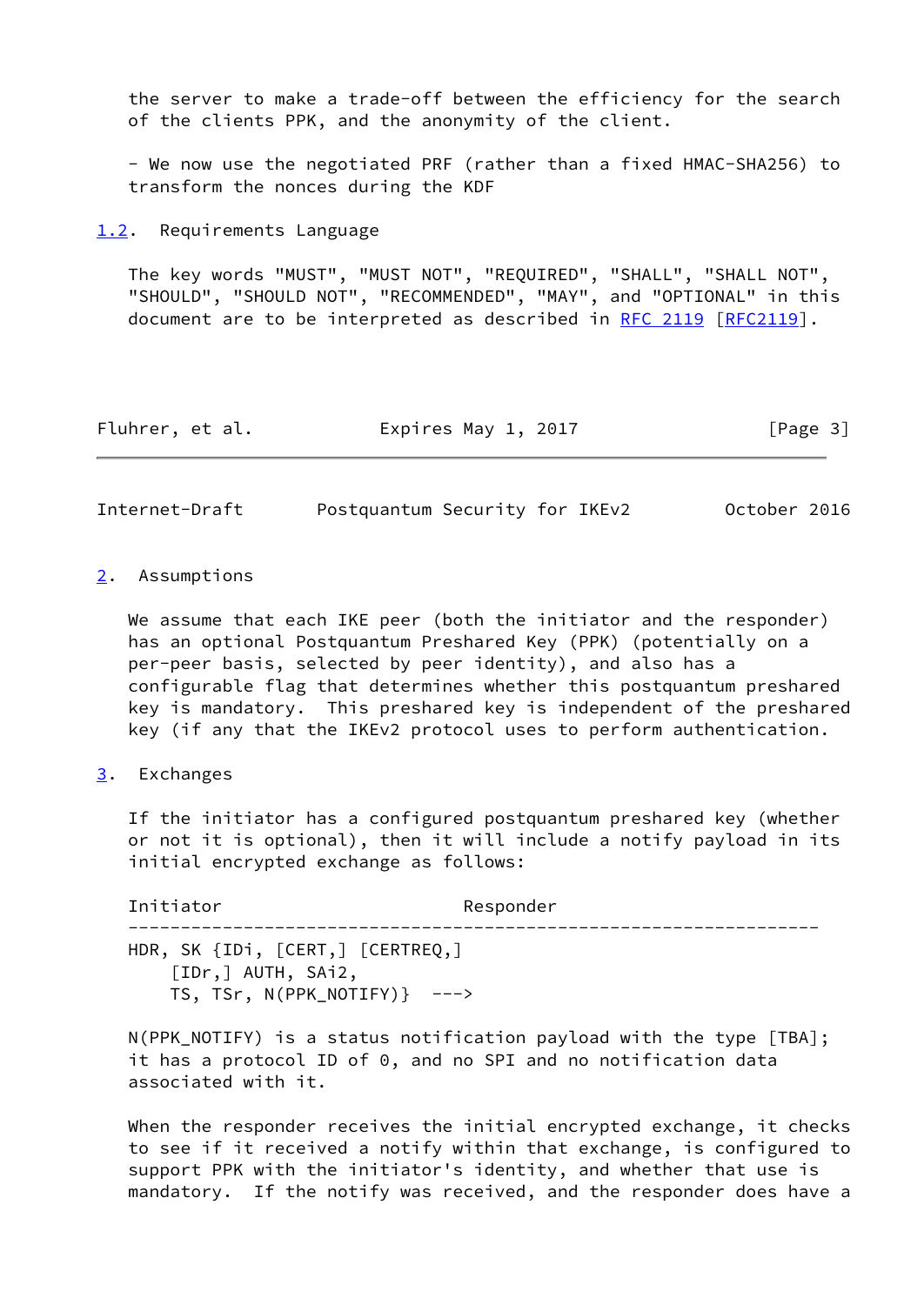PPK for that identity, then it responds with the standard IKE response with the PPK\_NOTIFY notify message included, namely:

| Initiator | Responder                                                                            |
|-----------|--------------------------------------------------------------------------------------|
|           | $\leftarrow$ --- HDR, SK $\{IDr, \; [CERT,]$ AUTH,<br>SAr2, TSi, TSr, N(PPK_NOTIFY)} |

 If the responder is not configured to support PPK with that identity, it continues with the standard IKE protocol, not including the notification.

 If the responder is configured to support PPK with that identity, and it does not receive the notification, then if the PPK usage is configured as mandatory, it MUST abort the exchange. If the PPK usage is configured as optional, it continues with the standard IKE protocol, not including the notification.

This table summarizes the above logic by the responder

| Fluhrer, et al. | Expires May 1, 2017 | [Page 4] |
|-----------------|---------------------|----------|
|-----------------|---------------------|----------|

<span id="page-4-1"></span>

| October 2016<br>Postquantum Security for IKEv2<br>Internet-Draft |  |
|------------------------------------------------------------------|--|
|------------------------------------------------------------------|--|

| Received Nonce |     | Have PPK PPK Mandatory | Action                   |
|----------------|-----|------------------------|--------------------------|
| No             | No  | $\star$                | Standard IKE protocol    |
| No             | Yes | Nο                     | Standard IKE protocol    |
| No             | Yes | Yes                    | Abort negotiation        |
| Yes            | No  | $\star$                | Standard IKE protocol    |
| Yes            | Yes | $\star$                | Include PPK NOTIFY Nonce |
|                |     |                        |                          |

When the initiator receives the response, then (if it is configured to use a PPK with the responder), then it checks for the presense of the notification. If it receives one, it marks the SA as using the configured PPK; if it does not receive one, it MUST either abort the exchange (if the PPK was configured as mandatory), or it MUST continue without using the PPK (if the PPK was configured as optional).

 The protocol continues as standard until it comes time to compute the child SA keying material.

<span id="page-4-0"></span>[4](#page-4-0). Creating Child SA Keying Material

When it comes time to generate the keying material for a child SA,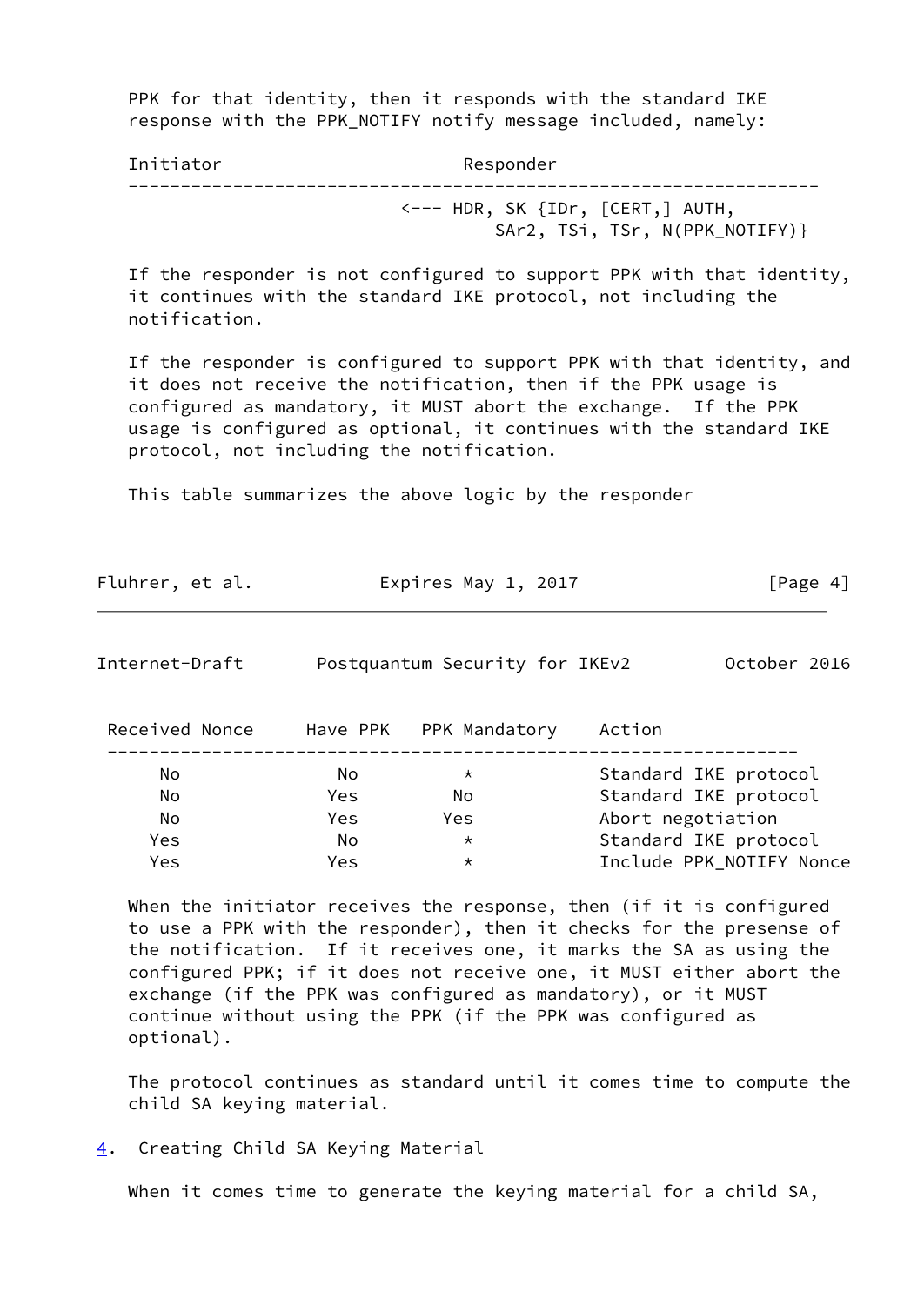the implementation (both the initiator and the responder) checks to see if they agreed to use a PPK. If they did, then they look up (based on the peer's identity) the configured PPK, and then both sides use one of these alternative formula (based on whether an optional Diffie-Hellman was included):

```
Ni&apos: = prf(PPK, Ni)
Nr\' = prf(PPK, Nr)KEYMAT = prf+(SK_d, Ni\' | Nr\' )
```
or

```
Ni & apos; = prf(PPK, Ni)
Nr\' = prf(PPK, Nr)KEYMAT = prf+(SK_d, g^iir (new) | Ni\' | Nr\' )
```
 where PPK is the configured postquantum preshared key, Ni, Nr are the nonces from the IKE\_SA\_INIT exchange if this require is the first Child SA created or the fresh Ni and Nr from the CREATE CHILD SA exchange if this is a subsequent creation, and prf is the pseudorandom function that was negotiated for this SA.

 This is the standard IKE KEYMAT generation, except that the nonces are transformed (via the negotiated PRF function) using the preshared PPK value

| Fluhrer, et al. | Expires May 1, 2017 | [Page 5] |
|-----------------|---------------------|----------|
|-----------------|---------------------|----------|

<span id="page-5-0"></span>Internet-Draft Postquantum Security for IKEv2 October 2016

We use this negotiated PRF, rather than negotiating a separate one, because this PRF is agreed by both sides to have sufficient security properties (otherwise, they would have negotiated something else), and so that we don't need to specify a separate negotiation procedure.

 When you rekey an IKE SA (generating a fresh SKEYSEED), the initiator and the responder will transform the nonces using the same PPK as they used during the original IKE SA negotiation. That is, they will use the alternate derivation:

```
Ni\apos; = prf(PPK, Ni)
Nr\' = prf(PPK, Nr)SKEYSEED = prf( SK_d (old), g^i r (new) | Ni\' | Nr\' ) (SK_d | SK_ai | SK_ar | SK_ei | SK_er | SK_pi | SK_pr) =
```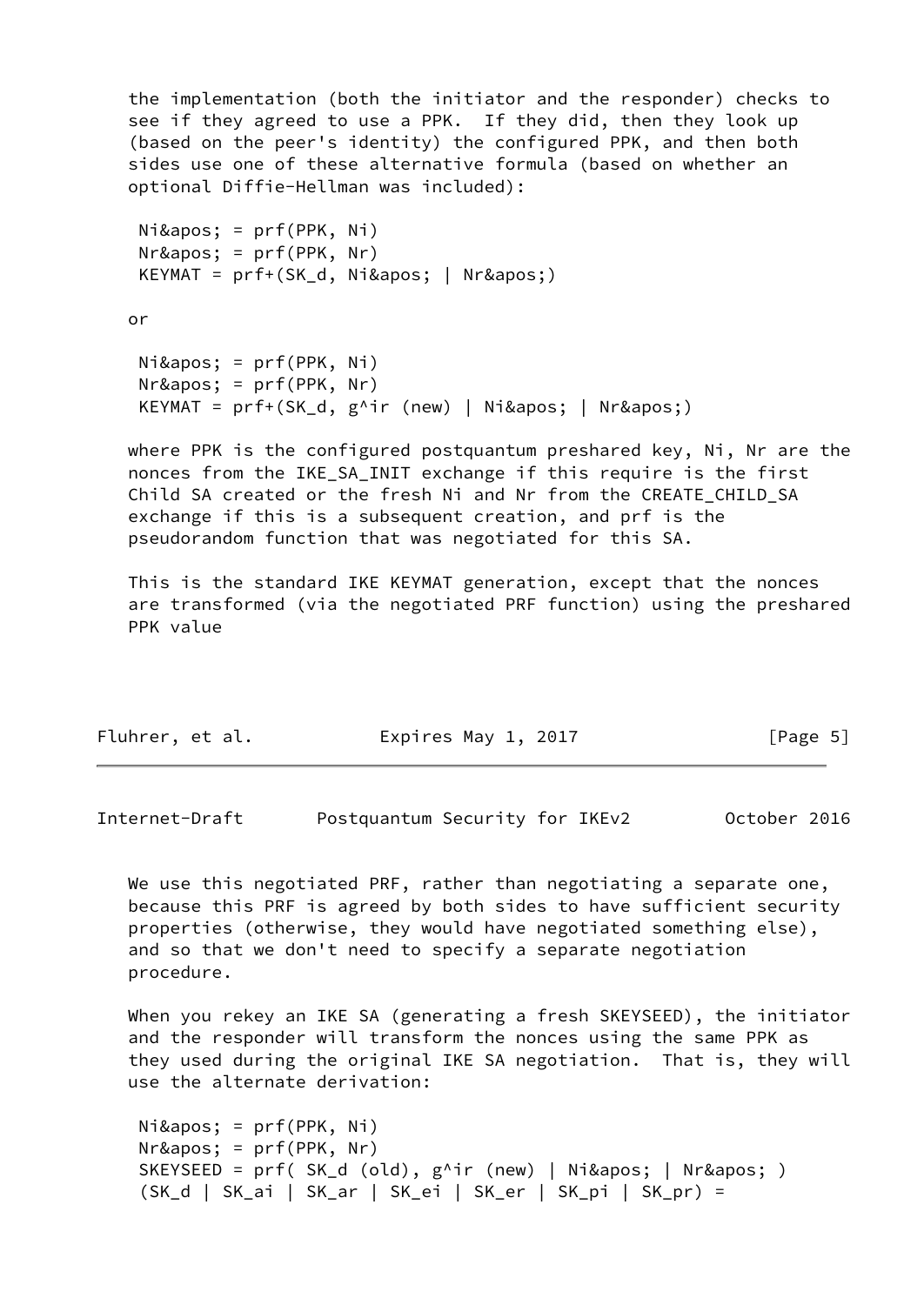prf+(SKEYSEED, Ni' | Nr' | SPIi | SPIr)

 An implementation MAY rekey the initial IKE SA immediately after negotiating it; this would reduce the amount of data available to an attacker with a Quantum Computer

<span id="page-6-0"></span>[5](#page-6-0). Security Considerations

 Quantum computers are able to perform Grover's algorithm; that effectively halves the size of a symmetric key. Because of this, the user SHOULD ensure that the postquantum preshared key used has at least 256 bits of entropy, in order to provide a 128 bit security level.

 Although this protocol preserves all the security properties of IKE against adversaries with conventional computers, this protocol allows an adversary with a Quantum Computer to decrypt all traffic encrypted with the initial IKE SA. In particular, it allows the adversary to recover the identities of both sides. If there is IKE traffic other than the identities that need to be protected against such an adversary, one suggestion would be to form an initial IKE SA (which is used to exchange identities), perhaps by using the protocol documented in [RFC6023](https://datatracker.ietf.org/doc/pdf/rfc6023). Then, you would immediately create a child IKE SA (which is used to exchange everything else). Because the child IKE SA keys are a function of the PPK (among other things), traffic protected by that SA is secure against Quantum capable adversaries.

 In addition, the policy SHOULD be set to negotiate only quantum resistant symmetric algorithms; while this RFC doesn't claim to give advise as to what algorithms are secure (as that may change based on future cryptographical results), here is a list of defined IKEv2 and

<span id="page-6-1"></span>

| Fluhrer, et al. | Expires May 1, 2017            | [Page 6]     |
|-----------------|--------------------------------|--------------|
| Internet-Draft  | Postquantum Security for IKEv2 | October 2016 |

 IPsec algorithms that should NOT be used, as they are known not to be Quantum Resistant

 Any IKE Encryption algorithm, PRF or Integrity algorithm with key size <256 bits

Any ESP Transform with key size <256 bits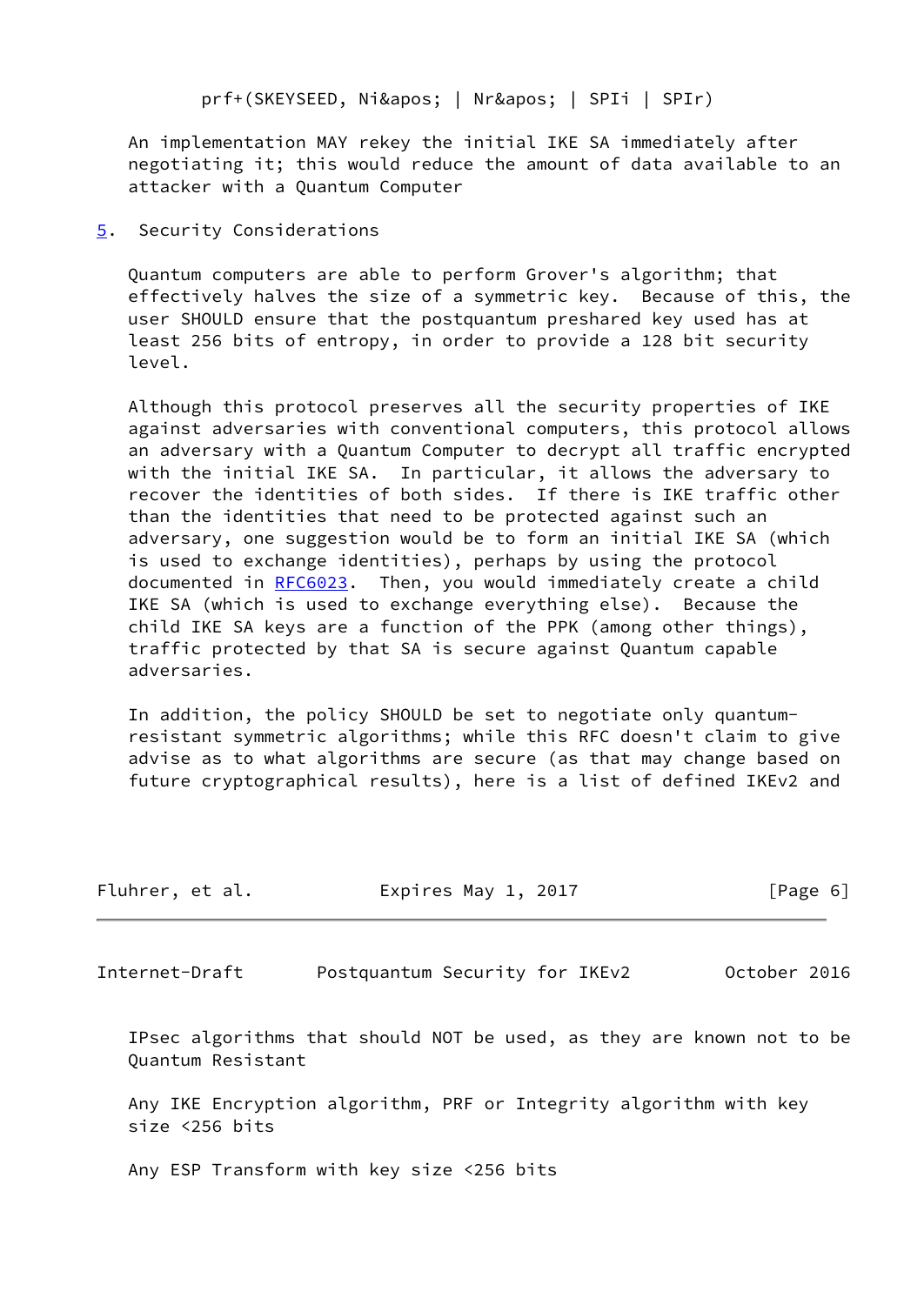PRF\_AES128\_XCBC and PRF\_AES128\_CBC; even though they are defined to be able to use an arbitrary key size, they convert it into a 128 bit key internally

- <span id="page-7-0"></span>[6](#page-7-0). References
- <span id="page-7-1"></span>[6.1](#page-7-1). Normative References
	- [RFC2104] Krawczyk, H., Bellare, M., and R. Canetti, "HMAC: Keyed- Hashing for Message Authentication", [RFC 2104](https://datatracker.ietf.org/doc/pdf/rfc2104), DOI 10.17487/RFC2104, February 1997, <<http://www.rfc-editor.org/info/rfc2104>>.
	- [RFC2119] Bradner, S., "Key words for use in RFCs to Indicate Requirement Levels", [BCP 14](https://datatracker.ietf.org/doc/pdf/bcp14), [RFC 2119](https://datatracker.ietf.org/doc/pdf/rfc2119), DOI 10.17487/RFC2119, March 1997, <<http://www.rfc-editor.org/info/rfc2119>>.
	- [RFC7296] Kaufman, C., Hoffman, P., Nir, Y., Eronen, P., and T. Kivinen, "Internet Key Exchange Protocol Version 2 (IKEv2)", STD 79, [RFC 7296](https://datatracker.ietf.org/doc/pdf/rfc7296), DOI 10.17487/RFC7296, October 2014, [<http://www.rfc-editor.org/info/rfc7296](http://www.rfc-editor.org/info/rfc7296)>.
- <span id="page-7-2"></span>[6.2](#page-7-2). Informational References
	- [RFC6023] Nir, Y., Tschofenig, H., Deng, H., and R. Singh, "A Childless Initiation of the Internet Key Exchange Version 2 (IKEv2) Security Association (SA)", [RFC 6023](https://datatracker.ietf.org/doc/pdf/rfc6023), DOI 10.17487/RFC6023, October 2010, <<http://www.rfc-editor.org/info/rfc6023>>.
	- [SPDP] McGrew, D., "A Secure Peer Discovery Protocol (SPDP)", 2001, [<http://www.mindspring.com/~dmcgrew/spdp.txt](http://www.mindspring.com/~dmcgrew/spdp.txt)>.

<span id="page-7-3"></span>[Appendix A.](#page-7-3) Discussion and Rationale

 The idea behind this is that while a Quantum Computer can easily reconstruct the shared secret of an (EC)DH exchange, they cannot as easily recover a secret from a symmetric exchange this makes the IPsec KEYMAT and any child SA's SKEYSEED depend on both the symmetric

| Fluhrer, et al. | Expires May 1, 2017 | [Page 7] |
|-----------------|---------------------|----------|
|-----------------|---------------------|----------|

Internet-Draft Postquantum Security for IKEv2 October 2016

PPK, and also the Diffie-Hellman exchange. If we assume that the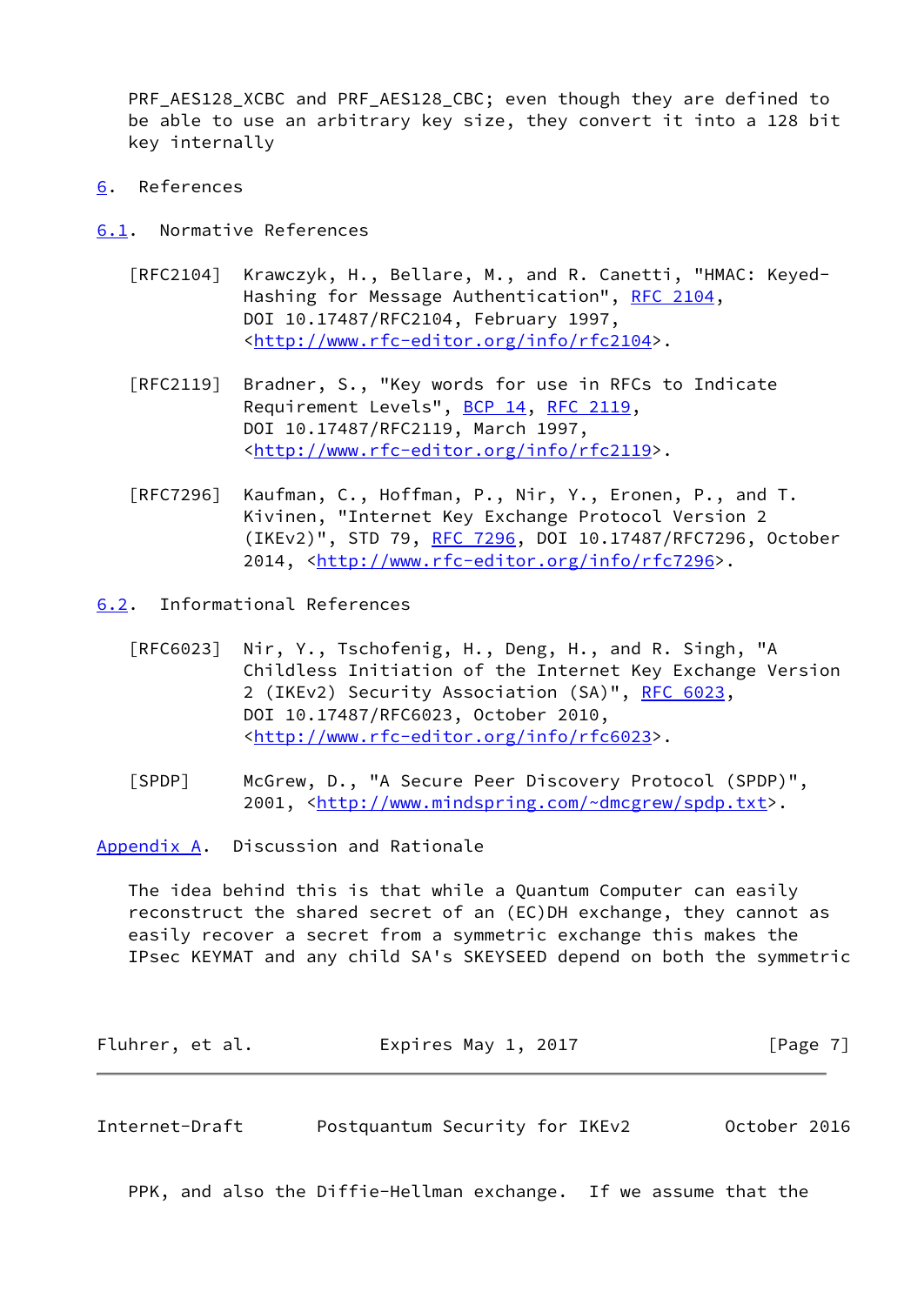attacker knows everything except the PPK during the key exchange, and there are 2\*\*n plausible PPK's, then a Quantum Computer (using Grover's algorithm) would take  $O(2**\frac{\pi}{2})$  time to recover the PPK. So, even if the (EC)DH can be trivially solved, the attacker still can't recover any key material (except for the SK values for the initial IKE exchange) unless they can find the PPK, and that's too difficult if the PPK has enough entropy (say, 256 bits). Note that we do allow an attacker with a Quantum Computer to rederive the keying material for the initial IKE SA; this was a compromise to allow the responder to select the correct PPK quickly.

 Another goal of this protocol is to minimize the number of changes within the IKEv2 protocol, and in particular, within the cryptography of IKEv2. By limiting our changes to notifications, and translating the nonces, it is hoped that this would be implementable, even on systems that perform much of the IKEv2 processing is in hardware.

 A third goal was to be friendly to incremental deployment in operational networks, for which we might not want to have a global shared key, and also if we're rolling this out incrementally. This is why we specifically try to allow the PPK to be dependent on the peer, and why we allow the PPK to be configured as optional.

 A fourth goal was to avoid violating any of the security goals of IKEv2.

 The third and fourth goals are in partial conflict. In order to achieve postquantum security, we need to stir in the PPK when the keys are computed, however the keys are computed before we know who we're talking to (and so which PPK we should use). And, we can't just tell the other side which PPK to use, as we might use different PPK's for different peers, and so that would violate the anonymity goal. If we just (for example) included a hash of the PPK, someone listening in could easily tell when we're using the same PPK for different exchanges, and thus deduce that the systems are related. The compromise we selected was to stir in the PPK in all the derived keys except the initial IKE SA keys, While this allows an attacker with a Quantum Computer to recover the identities, a poll on the IPsecME mailing list indicated that the majority of the people on the list did not think anonymity was an important property within IKE. We stir in the shared secret within the Child SA keying material; this allows an implementation that wants to protect the other IKE based traffic to create an initial IKE SA to exchange identities, and then immediately create a Child SA, and use that Child SA to exchange the rest of the negotiation.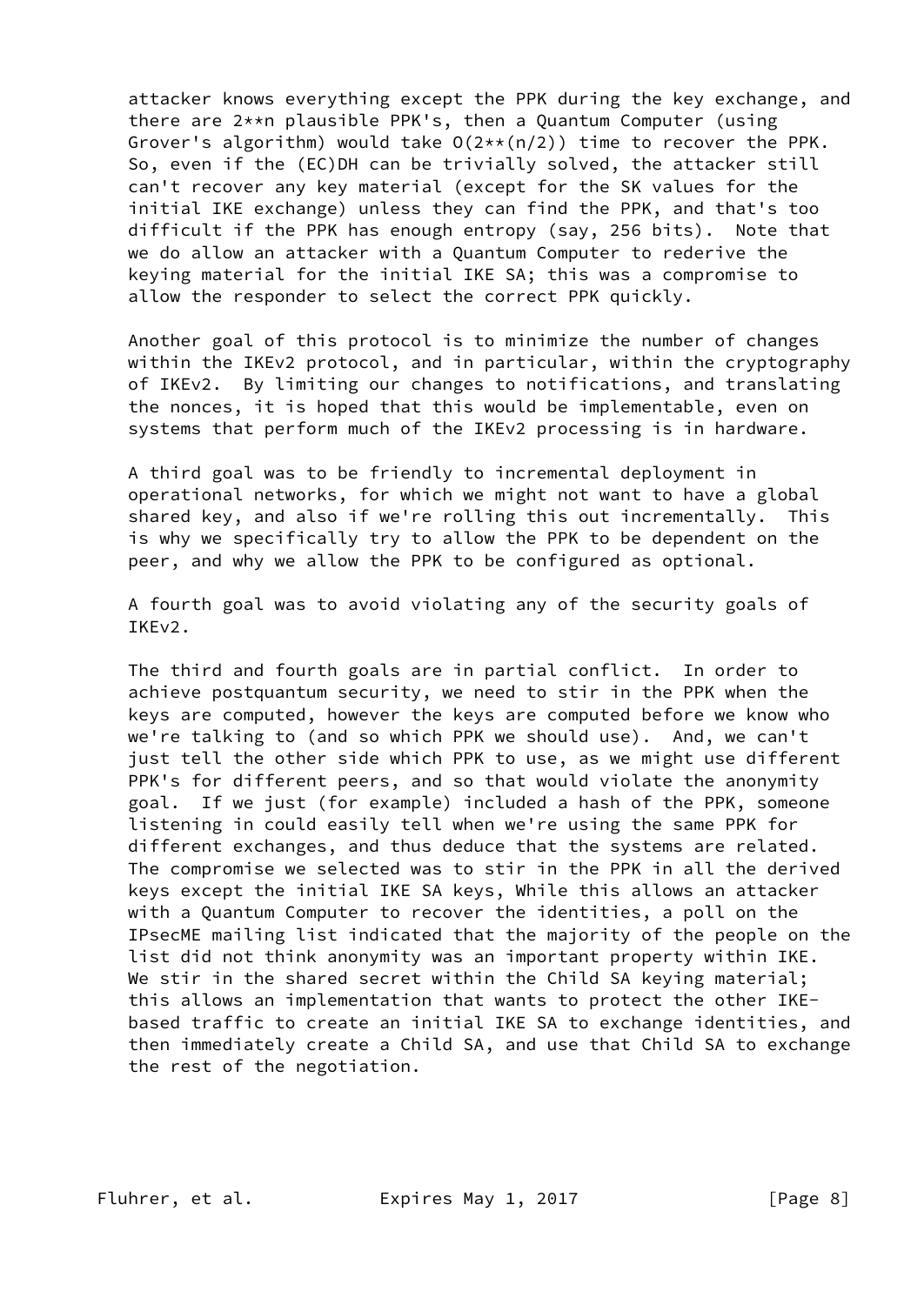<span id="page-9-1"></span> In addition, when we stir in the PPK, we always use it to modify a nonce (using the negotiated PRF). We modify the nonce (rather than, say, including the PPK in with the prf or prf+ computation directly) so that this would be easier to implement on an hardware-based IKE implementation; the prf computations might be built-in, but the nonces would be external inputs, and so modifying those would minimize the changes.

<span id="page-9-0"></span>[Appendix B.](#page-9-0) Acknowledgement

 The idea of stirring in the PPK into the IPsec key generation process was originally suggested on the list by Tero Kivinen.

Authors' Addresses

 Scott Fluhrer Cisco Systems

Email: sfluhrer@cisco.com

 David McGrew Cisco Systems

Email: mcgrew@cisco.com

 Panos Kampanakis Cisco Systems

Email: pkampana@cisco.com